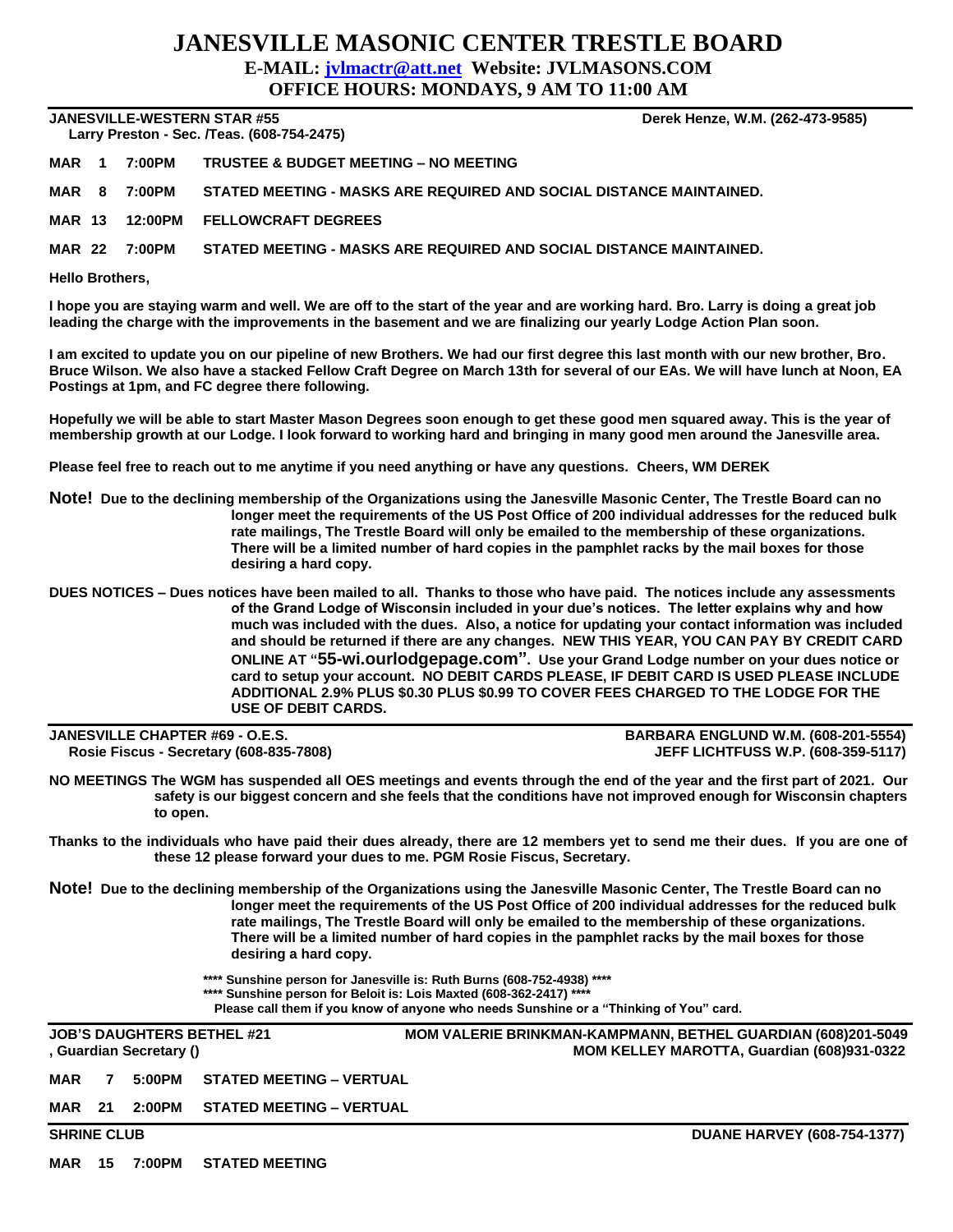

## **JANESVILLE'S TRESTLE-BOARD DESIGNS**

**E-mail: [jvlmactr@ATT.NET](mailto:jvlmactr@ATT.NET) Website: jvlmasons.com** *MARCH 2021*



| <b>SUNDAY</b>                                                                                      | <b>MONDAY</b>                                                                                                                                                    | <b>TUESDAY</b>                                                    | <b>WEDNESDAY</b>                                                     | <b>THURSDAY</b> | <b>FRIDAY</b>                            | <b>SATURDAY</b>                                                                                              |
|----------------------------------------------------------------------------------------------------|------------------------------------------------------------------------------------------------------------------------------------------------------------------|-------------------------------------------------------------------|----------------------------------------------------------------------|-----------------|------------------------------------------|--------------------------------------------------------------------------------------------------------------|
|                                                                                                    | $\mathbf 1$<br><b>JANESVILLE-</b><br><b>WESTERN</b><br><b>STAR</b><br><b>TRUSTEES &amp;</b><br><b>FINANCE</b><br><b>COMMITTEE</b><br><b>NO</b><br><b>MEETING</b> | $\overline{2}$                                                    | 3                                                                    | $\overline{4}$  | 5<br><b>KITCHEN</b><br>IN<br><b>USE</b>  | 6                                                                                                            |
| $\overline{7}$<br><b>BETHEL 21</b><br><b>STATED</b><br><b>MEETING</b><br>5:00 PM<br><b>VERTUAL</b> | 8<br><b>JANESVILLE-</b><br><b>WESTERN</b><br><b>STAR</b><br>#55<br>7:00PM<br><b>MEETING</b>                                                                      | 9<br><b>AMERICAN</b><br><b>LEGION</b><br><b>MEETING</b><br>6:00PM | 10<br><b>CHAPTER 69</b><br><b>OES</b><br><b>NO</b><br><b>MEETING</b> | 11              | 12<br><b>KITCHEN</b><br>IN<br><b>USE</b> | 13<br><b>JANESVILLE-</b><br><b>WESTERN STAR</b><br>#55<br><b>FELLOWCRAFT</b><br><b>DEGREE</b><br><b>NOON</b> |
| 14                                                                                                 | 15<br><b>BLOOD DRIVE</b><br>9:30AM-<br>2:30PM<br><b>ZOR SHRINE</b><br><b>CLUB</b><br>7:00PM                                                                      | 16                                                                | 17                                                                   | 18              | 19<br><b>KITCHEN</b><br>IN<br><b>USE</b> | 20                                                                                                           |
| 21<br><b>BETHEL 21</b><br><b>STATED</b><br><b>MEETING</b><br>2:00 PM<br><b>VERTUAL</b>             | 22<br><b>JANESVILLE-</b><br><b>WESTERN</b><br><b>STAR</b><br>#55<br>7:00PM<br><b>MEETING</b>                                                                     | 23                                                                | 24<br><b>CHAPTER 69</b><br><b>OES</b><br><b>NO</b><br><b>MEETING</b> | 25              | 26<br><b>KITCHEN</b><br>IN<br><b>USE</b> | 27                                                                                                           |
| 28                                                                                                 | 29                                                                                                                                                               | 30                                                                | 31                                                                   |                 |                                          |                                                                                                              |

**Mondays: - have coffee and conversation HAS BEEN PUT ON HOLD along with the Saturday Practice and Breakfasts.**

**AMERICAN RED CROSS BLOOD DRIVE: The Trustees are providing our building to the American Red Cross as a courtesy to the community and the American Red Cross. The American Red Cross will be holding a monthly Blood Drive every third Monday of the month from 9:30 am to 2:30 pm. Please help support them. Walk-ins are welcome but appointments are best. Appointments can be made through the jvlmasons.com website and clicking on the Red Cross icon or by going to redcrossblood.org. The next Blood Drives will be MARCH 15 AND APRIL 19..**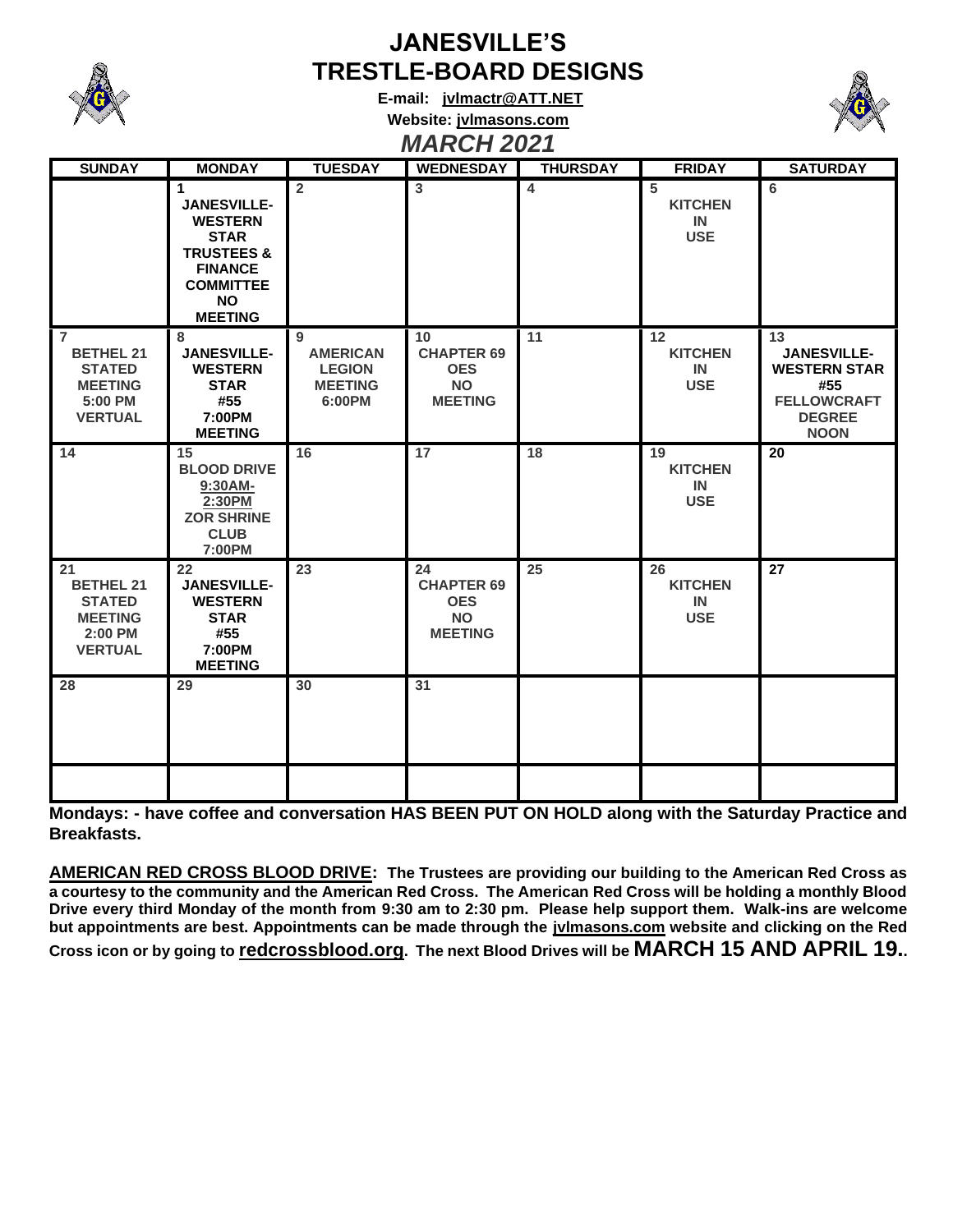## **NOTES FROM JANESVILLE-WESTERN STAR 55 TRUSTEES CENTER COMMITTEE**

**A BUILDING MAINTENANCE FUND has been established for future major repairs and updates. Examples include; roof replacement, update the kitchen fire extinguisher system, Lodge room walls repaired and repainted, Lodge room carpet replacement, and Lodge room furnace replacement. In the future these will be prioritized and ordered such as the Lodge room walls repair and repainted, etc. We want to keep our facility looking and performing at its best, to preserve the building for the future members and maintain the building as good stewards of the craft.** 

**HELP! – Help is needed on occasion to setup and takedown for special events in the dining hall and lower level. This consists of setting up tables and chairs, wiping table tops with disinfectant, taking down tables and chairs, dry and wet moping the floor and occasionally buffing the floor, stripping the wax and applying new wax to the game room, break room and dining hall. In addition, a special person with computer abilities to help work with the automated heating and cooling system to set special occasions. Minor training will be required. If you are interested, please contact Larry Preston 754-2475 OR 608-201-2991 for more information as there is a need for more than one individual.** 

**DON'T FORGET! KITCHEN AND DINING HALL USERS. - A general cleanup of the kitchen and wiping off of the tables (with the disinfectant premix IN THE SPRAY BOTTLES) must be done BEFORE AND AFTER each meeting's refreshments. We all need to police the area after our meetings to insure we are up to the requirements of the Health Department at all times. We are responsible for the cleaning of the Dinning and Kitchen Area. Remember there is an individual using the kitchen to make gluten free baked goods. NOTE! PLEASE TAKE YOUR TRASH OUT WITH YOU AFTER YOUR EVENT. LADIES, PLEASE NO PURSES IN THE KITCHEN OR ON THE COUNTER TOPS OR TABLES WHERE FOOD MAY BE PREPARED OR SERVED. SEE THE KITCHEN RULES BOOK IN THE KITCHEN AND PLEASE OBSERVE.**

**Building Usage – The following rental rates for the building usage of the Dining area by individual members, April 1 to November 15 the rate is \$60/day and November 15 to April 1 the rate is \$90/day. Usage of the kitchen will be extra. The rental for outside organizations will remain the same depending on what areas are to be used. Talk it up with your groups the might look at our building for holding meetings or dinners. We work with various caterers dining area. If the meeting only needs coffee and carbs, we can work out an agreement to satisfy those needs. Please contact Trustee Secretary Larry for more information.** 

**SPECIAL NOTE** – **if your group needs to reserve a special date during the year – the Presiding Officer** *must contact Larry Preston (Building Manager) at 754-2475 OR 608-201-2991***as soon as possible –** *for authorization***. The calendar has been moved to the office for better control but I also keep another calendar at home for those calls received and later transferred to the lodge calendar. If Larry is not contacted, the date might be already spoken for resulting in someone else interrupting your event. In addition, the building heating and cooling system is computer controlled and advanced notification is necessary to program in the usage dates so the desired room temperatures can be maintained.**

**TRESTLE BOARD NOTE! Information for the APRIL Trestle Board is** *due at the Masonic Center* **by MARCH 22, 2020. We appreciate the use of the special form available in the secretary's office in the red file folder on the top of the desk. We can also use my e-mail address [lpmasonic@charter.net](file:///C:/Western%20Star%20Lodge/Trestleboard/lpmasonic@charter.net) to send this information.** 

*KITCHEN UPDATE:* **The City of Janesville required that a grease trap be installed in the kitchen on the dish washer. This project has been in the works for several years with the city demanding that the work be performed. Lloyd's Plumbing has been studying the requirements of the grease trap to handle the water consumption of the dishwasher. The work started on February 1 with the removal of the dishwasher and sinks. The floor had to be x-rayed for the floor drain and electrical conduit locations. On the second, Rock Cut Co. came in to cut and remove the floor in the area of the dish washer. The grease trap fitted below the floor level and it was found that the electrical conduits had to be replaced for drain clearance. After this work was done, the floor was cemented and new floor tiles installed. The Dish washer and sinks were reinstalled everything returned to the kitchen. Other than some minor items that need to be completed the kitchen and dishwasher are back in order as of February 26. The total cost for this requirement of the City will be about \$12,000.**